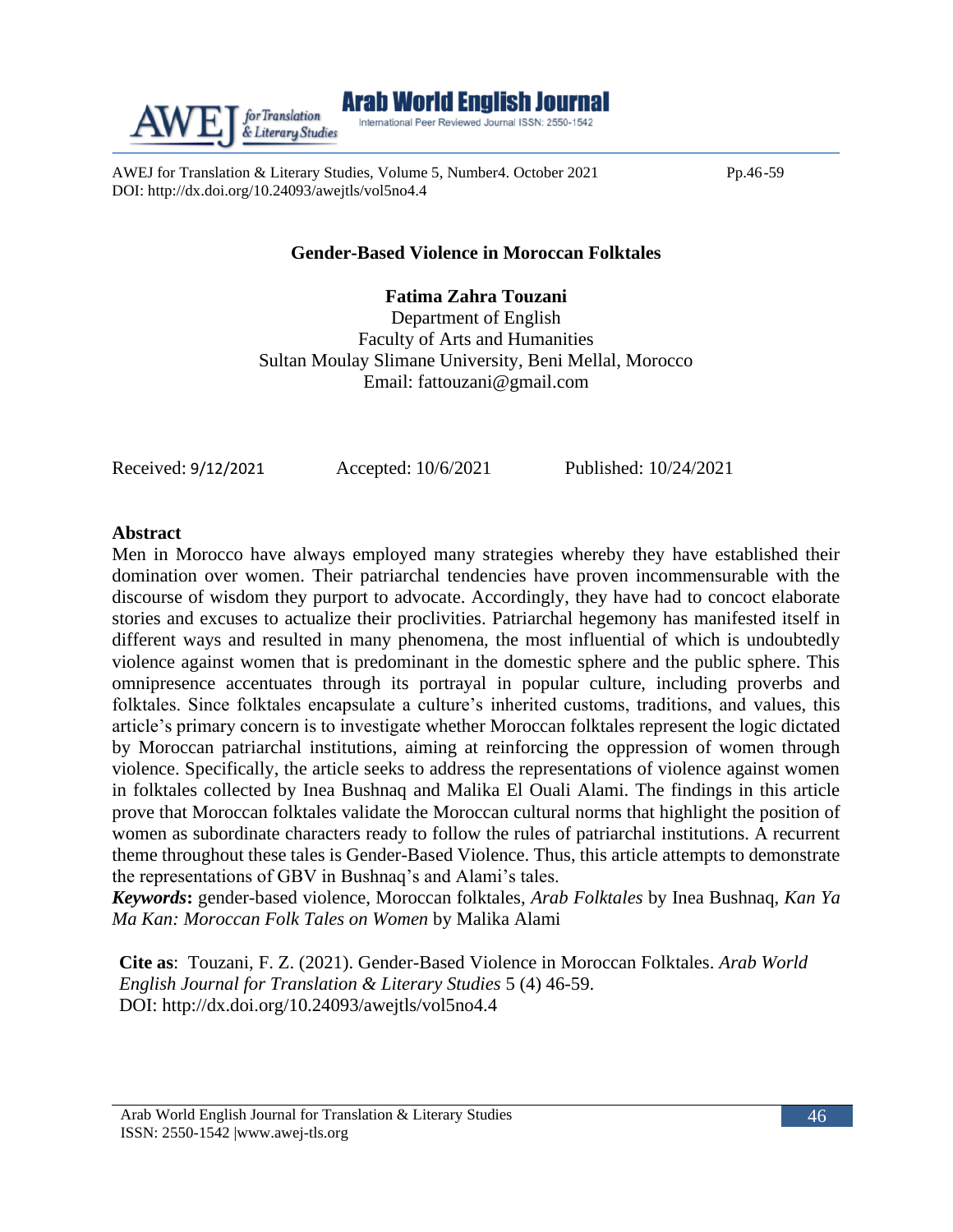# **Introduction**

This article focuses on the representations of gender-based violence in Moroccan folktales. The main objective is to interrogate the question: do Moroccan folktales represent the logic dictated by Moroccan patriarchal institutions that aim to reinforce women's oppression through violence? Notably, the article seeks to address issues about the representations of violence against women in two collections of Moroccan folktales. The first collection, *Arab Folktales*, is translated and edited by Inea Bushnaq (1986). The second collection, *Kan Ya Ma Kan: Moroccan Folk Tales on Women*, is translated by Malika El Ouali Alami (2013). While the first one contains twenty-three Moroccan tales, the second one encompasses eleven tales. One of the main themes throughout these tales is GBV. Therefore, this article will investigate the representations of GBV in a selection of these tales.

Two essential reasons induce interest in the representations of gender-based violence in Moroccan folktales. Firstly, folktales, like proverbs, encapsulate a culture's customs, traditions, values, and overall, wisdom. Yet, most Moroccan folktales seem to be employed to serve Moroccan patriarchal institutions whose ideology strengthens the subordinate position of women, a position marked by various forms of oppression, the most obvious of which is gender-based violence. Secondly, Moroccan folktales seem to validate the cultural norms dictated by Moroccan patriarchal mindsets, norms that epitomize the oppression of women through violence.

Before delving into the representations of gender-based violence in Moroccan folktales, the first part of the article intends to provide the theoretical framework of the research. For this reason, the researcher will divide this part into two sections. The first section will be devoted to genderbased violence, whereas the second one will be dedicated to folktales and their functions.

# **Literature Review**

# **Gender- Based Violence**

Feminism has played an essential role in shedding light on gender-based violence. Mackay (2021) has argued that feminist theory, "and particularly Radical Feminist theory, has given us the promise that commonplace though these crimes may be normal or natural they are not" (p. 4). Western, a feminist, (2013) has focused on the short-term and long-term impacts of gender-based violence against women. She has mentioned "depression" (p. 3) as a critical effect.

The United Nations General Assembly (1993) has defined violence against women as ''any act of gender-based violence that results in, physical, sexual or psychological harm or suffering to women, including threats of such acts, coercion or arbitrary deprivations of liberty, whether occurring in public or private life'' (p. 1). Violence can touch the body as it can touch the psyche of women. Yet, if physical wounds may take a short time to heal, psychological ones may be eternal.

The UN's definition elucidates that the violence meted out to women is multitudinous and has immediate as well as everlasting physical and psychological effects that, in many cases, may mar their future with perennial scars. These scars stem from several forms of violence, all of which abuse women's fundamental rights and attempt to marginalize them and hinder their progress. To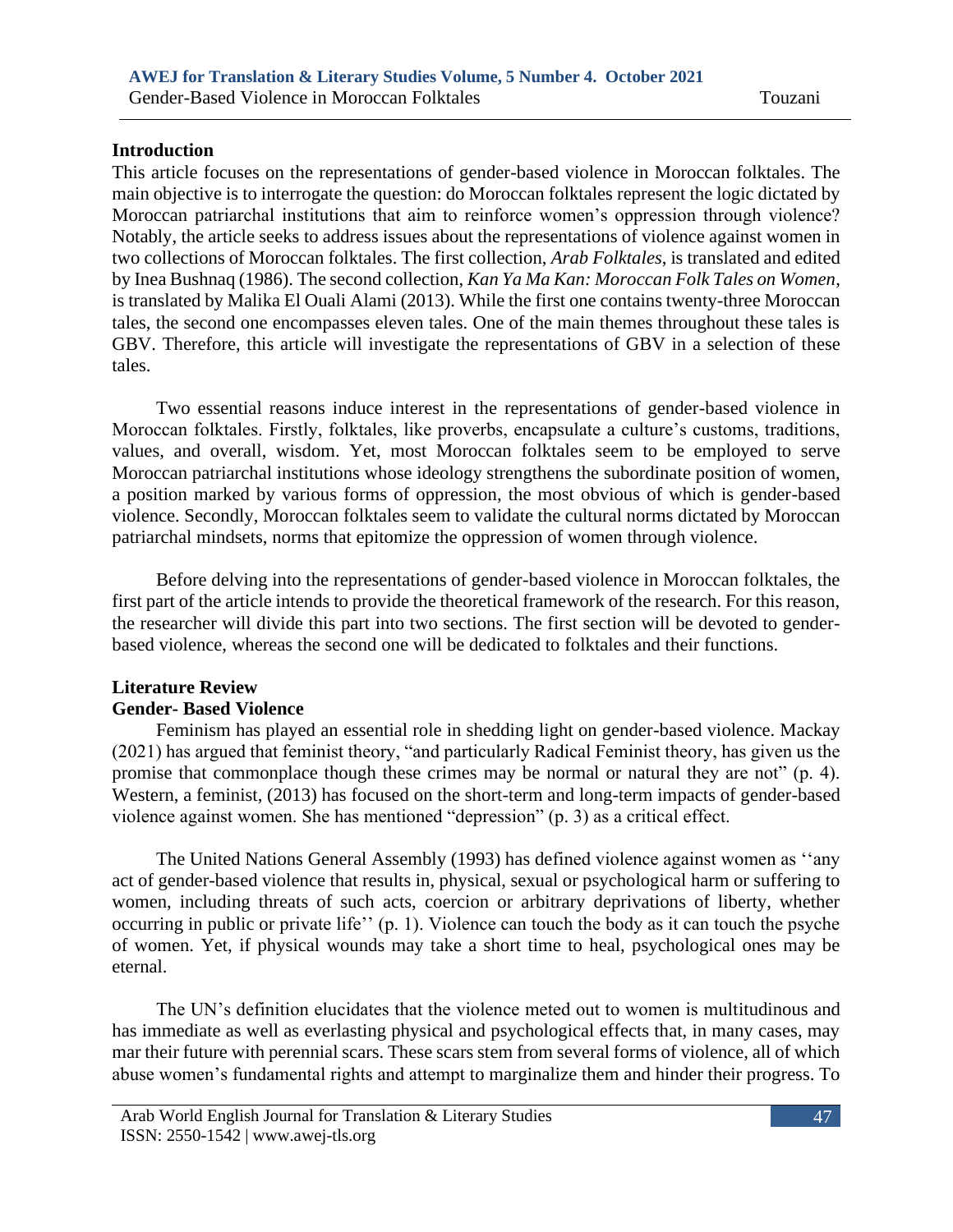grant this objective success, patriarchal institutions try various forms of oppression to deprive women of their fundamental rights.

As the definition clarifies, gender-based violence can be physical, sexual, or psychological. For the sake of examining the characteristics of each kind, the researcher will divide this section into three parts, each of which will deal with one type of gender-based violence.

#### **Physical Violence**

The first manifestation of gender-based violence is physical. Physical violence involves causing an injury, also known as physical trauma, to the body through bodily contact. Physical violence may include "slapping or throwing something that could hurt an intimate partner" (Meurens & Spanikova, 2017, p. 31). Physical violence may also comprise "pushing, shoving, pulling hair …. hitting with a fist or anything else that could hurt an intimate partner …. kicking, dragging or beating up …. intentional choking or burning, and threatening to use a gun, knife or [another] weapon against an intimate partner" (Meurens & Spanikova, 2017, p. 31).

Physical violence is related to whatever can harm the female body, such as hitting, dragging, beating up, kicking, or burning. These manifestations of physical violence demonstrate that one can find this kind in many types of violence against women. For example, sexual violence may involve physical violence in the case of rape. Economic violence, another dimension of violence, may involve physical violence if forcefully "stopping or preventing an intimate partner from working" (Meurens & Spanikova, 2017, p. 31). Thus, physical violence may be considered a cornerstone of violence against women, for its impact on women can be easily recognized.

Physical violence harms the female body as it may result in "abdominal/thoracic injuries," "bruises and welts," "chronic pain syndromes," "disability," "fibromyalgia," "fractures," "gastrointestinal disorders," "irritable bowel syndrome," "lacerations and abrasions," "ocular damage," and "reduced physical functioning" (Krug, Dahlberg, Mercy, Zwi & Lozano, 2002, p. 101). Due to this plethora of consequences, physical violence against women can be considered the most noticeable type. It is so because it affects both the body and the psyche of the victim. The victim finds herself obliged to deal with outward physical injuries and deep psychological wounds.

#### **Sexual Violence**

The second kind pertains to sexual violence, which indicates abuse in its different forms. As Krug et al. (2002) elucidate, this type of violence refers toany sexual act, attempt to obtain a sexual act, unwanted sexual comments or advances, or acts to traffic, or otherwise directed, against a person's sexuality using coercion, by any person regardless of their relationship to the victim, in any setting, including but not limited to home and work. (p.149)

Sexual violence is not limited to sexual acts, for one can classify any endeavor to get them as violence. Also, it does not matter who is involved in such violence, as the perpetrator can be anyone regardless of the kind of relationship between the victim and the offender.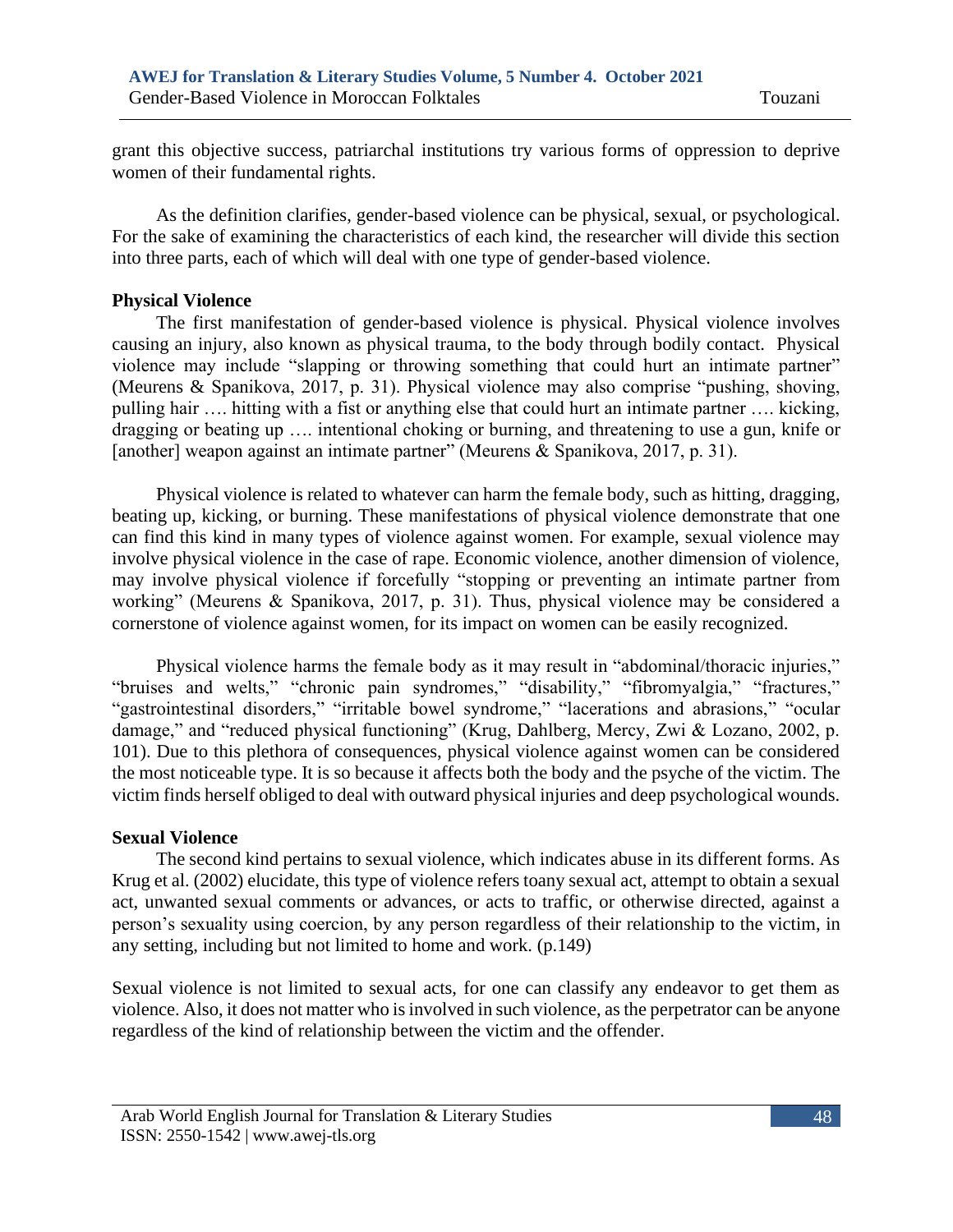Though sexual violence refers basically to rape, it can encompass other forms of assault. Krug et al. (2002) mention eleven forms: "rape within marriage or dating relationships," (p.149) "rape by strangers," (p. 149) "systematic rape during armed conflict," (p. 149) "unwanted sexual advances or sexual harassment, including demanding sex in return for favors," (p. 149) "sexual abuse of mentally or physically disabled people," (p. 149) "sexual abuse of children," (p. 149) "forced marriage or cohabitation, including the marriage of children," (p. 149) "denial of the right to use contraception or to adopt other measures to protest against sexually transmitted diseases," (p. 149) "forced abortion," (p. 149) "violent acts against the sexual integrity of women," (p. 150) and "forced prostitution and trafficking of people for the purpose of sexual exploitation" (p. 150).

 These various forms imply that sexual violence does not refer to a particular form of abuse. Diverse sexual violence forms occasionally emerge. Though the new forms vary, the idea of forcefully invading the victim's sexual intimacy through coercion is a common characteristic. Sexual violence has been, in fact, the most notorious type of gender-based violence since it may result in many consequences such as "gynecological disorders," "infertility," "pregnancy complications/miscarriage," "sexually transmitted diseases, including HID/AIDS," "unsafe abortion," and "unwanted pregnancy" (Krug et al., 2002, p. 101).

#### **Psychological Violence**

Psychological violence is another primary type of gender-based violence. Though not visible and may stay covert for years, psychological violence can be as ravaging as physical violence. Meurens & Spanikova (2017) define this type of violence as any "act or behavior which causes psychological harm to the partner or former partner. Psychological violence can take the form of, among others, coercion, defamation, a verbal insult or harassment" (p. 45). In this way, it may affect the victim's psychological stability and mental sanity. No wonder, then, that The Istanbul Convention defines it as "intentional conduct of seriously impairing a person's psychological integrity through coercion or threats" (Meurens & Spanikova, 2017, p. 46). Conspicuously, this type involves the perpetrator's intention to harm the victim's psychology using different tools. This results in shaking the victims' psychological integrity.

Due to its seriousness, psychological violence can result in various health consequences that entail this type's profound, and probably permanent impact. Thus, female victims may experience "alcohol and drug abuse," "depression and anxiety," "eating and sleep disorders," "feelings of shame and guilt," "phobias and panic disorder," "physical inactivity," "poor self-esteem," "posttraumatic stress disorder," "psychosomatic disorders," "smoking" and "suicidal behavior and selfharm" (Krug et al., 2002, p. 101).

Indeed, the victim's psyche becomes entangled in a great web of horror, a web marked by lasting scars reminiscent of the brutality of the perpetrator's behavior. Physical blisters or wounds may be healed and may disappear, but psychological ones stick to the mind and the victim's heart. In most cases, victims of psychological violence need medical assistance to help them get rid of the nightmarish consequences of the frightening experiences they have gone through.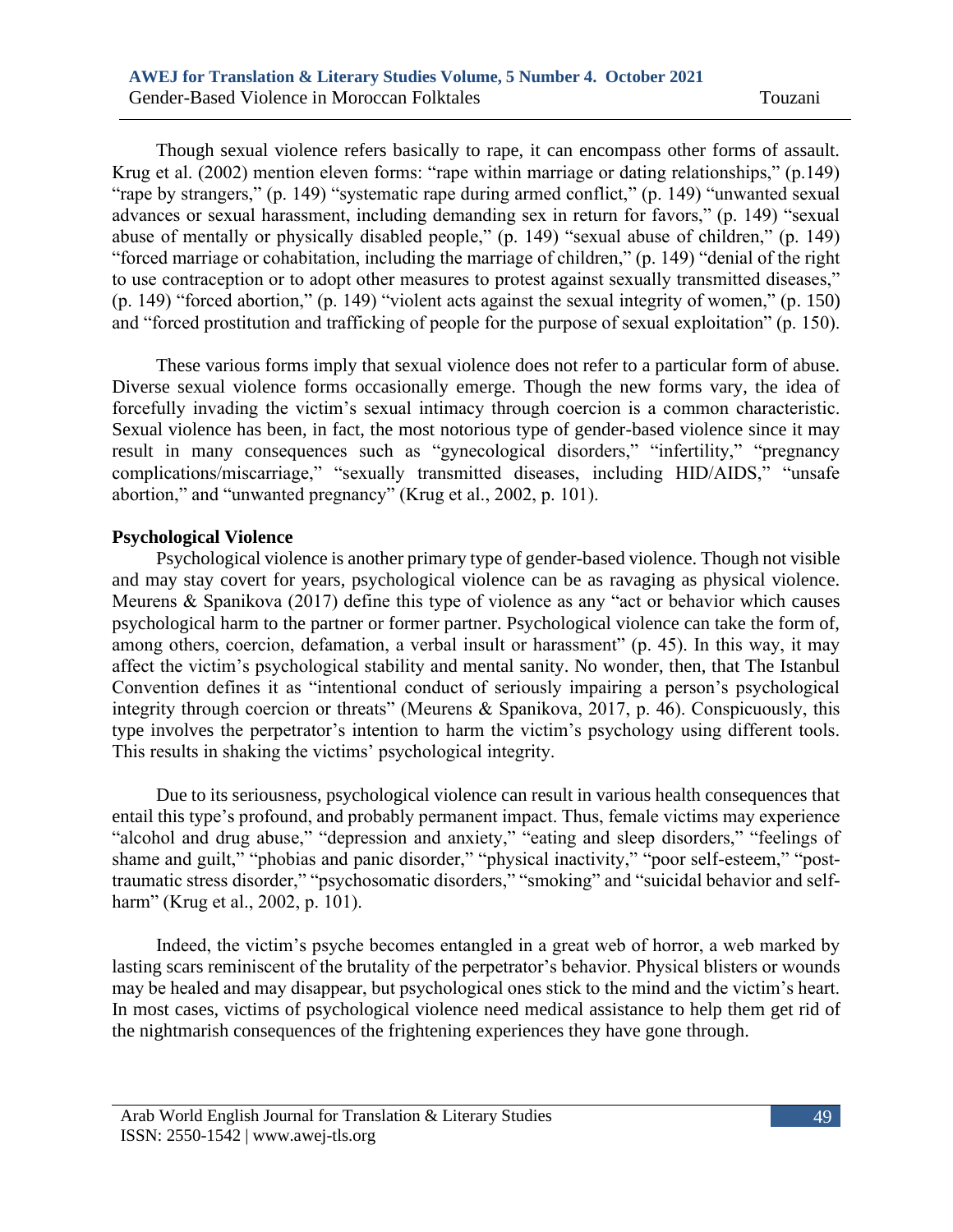This overview illustrates that gender-based violence is a real affliction whose various forms, manifested in physical, sexual, and psychological violence, torment female victims in numerous ways. Female victims' torture is not limited to their bodies that suffer tremendously from male oppression and atrocity, but covers their intimacy and psyche, both of which are enormously affected.

Though much has been written about violence against women in general and Moroccan women in particular, including physical, sexual, and psychological violence, no published research has addressed gender-based violence in Moroccan folktales. This domain remains a fertile ground for exploration. Thus, this article is meant to fill in this literary gap and open up an avenue of research into gender-based violence in Moroccan orature.

#### **Functions of Folktales**

The eminent American anthropologist William Bascom (1912-1981) defines folktales as "prose narratives which are regarded as fiction. [Folktales] are not considered as dogma or history, they may or may not have happened, and they are not to be taken seriously" (1965, p. 4). Though there is no consensus on the historical veracity of these tales, and though "it is often said that they are told only for amusement, they have other important functions" (Bascom, 1965, p. 4). These functions prove the momentousness of folktales in recording the past, understanding the present, and foreshadowing the future.

Folktales function in various ways. This function can be didactic as it can be psychological or cultural. Bascom (1954) argues that folklore functions in four different ways: it amuses, validates culture, educates, and maintains conformity. To throw light on these functions, the researcher will divide this section into four parts, each of which will discuss one of Bascom's functions.

#### **The Psychological Escape**

Bascom cites "amusement/entertainment" as the first function of folktales. People retell stories because their lore entertains them. Amusement is, undoubtedly, an essential function of folktales, yet "it is apparent that beneath a great deal of humor lies a deeper meaning" (Bascom, 1954, p. 343). What lies beneath is undoubtedly a deeper level of cultural, social, and educative dynamism.

The psychological escape offered by folktales can be manifested in enabling people to escape from a real harsh world characterized by frustration, biological, social, and cultural limitations to a virtual one replete with fantasy. While retelling stories, people imagine living in more appropriate conditions or escaping the constraints of life and death. These fantasies function as catharsis, for; first, they set free the tension enabling people to get rid of their feelings of fear and anxiety, and, second, they prepare them to be more tolerant and accept their life conditions despite whatever limitation they may face. In this manner, folktales offer a safe shelter that lets people escape from social repressions (Bascom, 1954).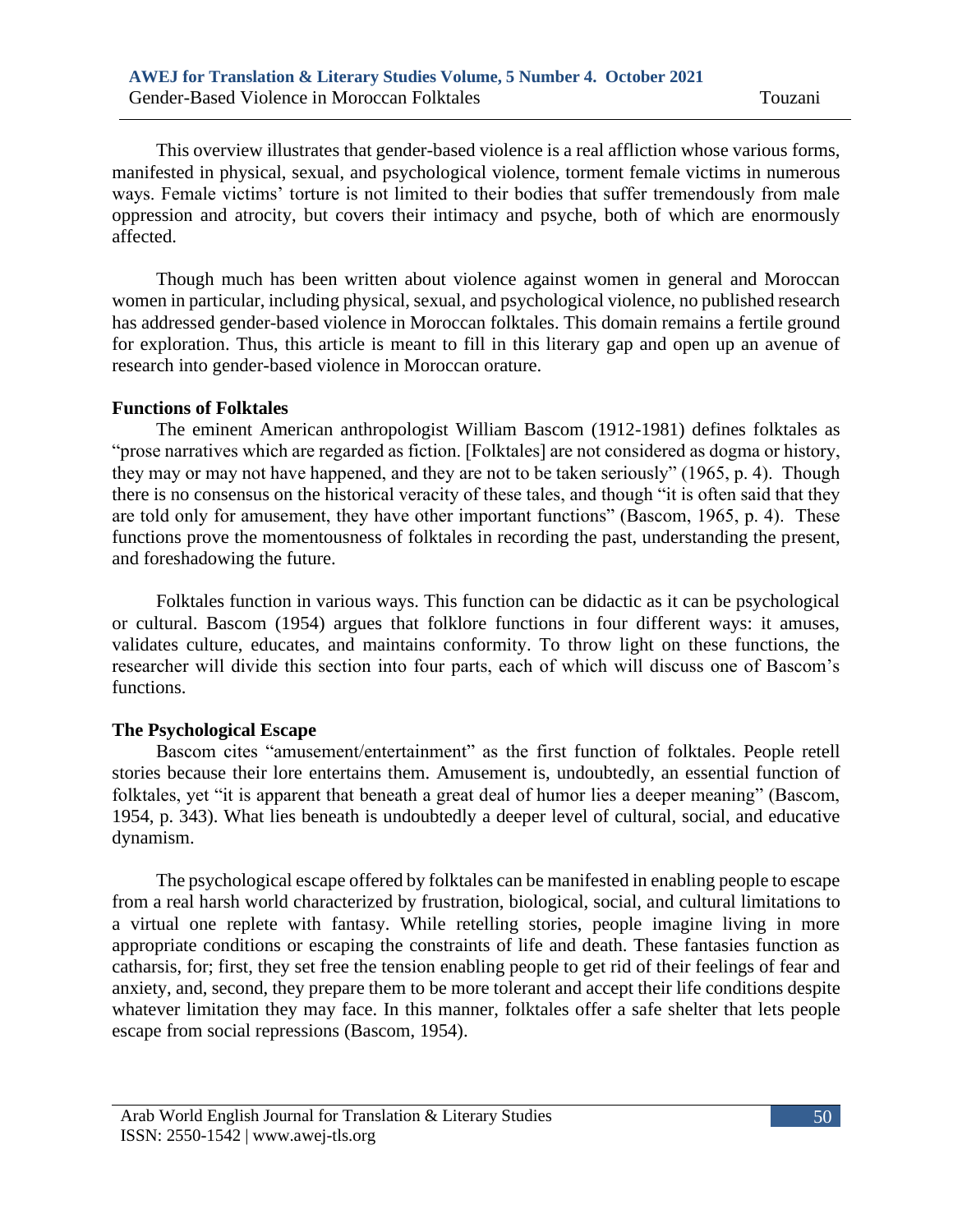Amusement is a vital function for many reasons. The most important reason is its capacity to release tension and provide people with better conditions found in a virtual world laden with fantasies. Folktales amuse as they provide a psychological escape from the brutality and the monotony of the daily.

#### **The Validation of Culture**

As they can amuse, folktales can also validate a culture. In this vein, Bascom (1954) contends that folktales validate certain cultural aspects and justify their institutions. "Explanatory tales," for example, or "moral animal tales" (p. 344) validate cultural institutions and warn of ensuing consequences in case of breaching standard practices. Such narratives serve as final references to questions of law, politics, society, and economy. They function to indoctrinate the community members from an early age with their community's religious, political, and ideological norms and values. In other words, folktales instruct people on how to live, what to believe in, how to behave, etc. Therefore, parents use such folktales to teach their children proper behavior and reproach potential offenders for making wrong decisions. Thus, each folktale highlights a specific cultural value related to the community it represents.

Accordingly, the second function of folktales has to do with stressing the importance of cultural values that characterize a society. It is a valuable function as it attempts to inculcate a sense of responsibility through retelling folktales. Rigorous attempts to instill discipline and good behavior through highlighting cultural values can validate culture and cultural values.

#### **Educative Function**

The third function is educative, as it deals with the listener's education in "non-literate societies" (Bascom, 1954, p. 345). Here, folktales fulfill a didactic function that illustrates the importance of specific values emblematic of a given culture. These cultural values are inherent components and pass from generation to generation thanks to this educative function.

In this context, folktales become pedagogic devices that strengthen ethics through propagating the wisdom of former generations. This takes place through imbuing moral values in students using a more entertaining method. Folktales can also fulfill a didactic function because their teaching varies from history to cultural norms, to assiduousness, deference, etc. Legends can also fulfill this didactic function because their defining features qualify them to explain the existence of things or their general traits (Bascom, 1954).

Education is therefore labeled of paramount importance since it communicates ideas and boosts the attitudes of the members of society. Education remains predominantly significant due to its contribution to demonstrating the importance of outstanding cultural values.

# **Conformity to Cultural Norms and Patterns of Behavior**

Conformity to cultural norms is the last function of folktales, according to Bascom (1954). This function, though often neglected, is of enormous importance because it takes care of perpetuating conformity to standardized patterns of behavior one expects to find among members of a community.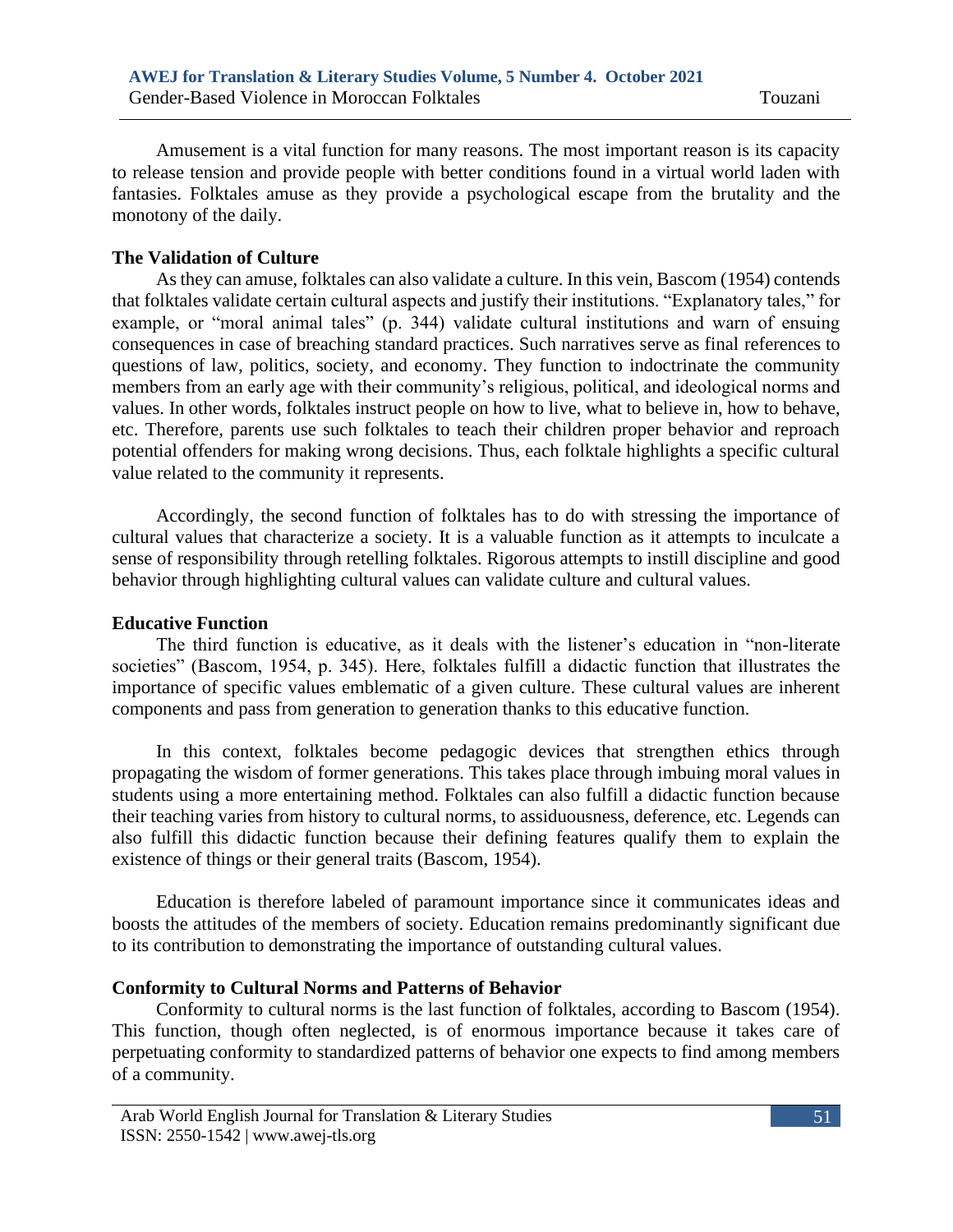This function is related to teaching appropriate ways of acting and living. A family can choose a relevant tale to teach the proper behavior or to rebuke someone for making wrong decisions tacitly. Thus, one can use these folktales to check on attitudes to advocate conformity to cultural norms and values. In this way, folktales champion the status quo and try to keep it in order. Folktales serve the task of applying cultural norms and behavior patterns. This implies a kind of cohesion among the members of the group. Conforming to the binding norms of the culture reinforces this cohesion (Bascom, 1954).

Therefore, one can sum up the fourth function to stand for social approval and disapproval. On the one hand, one can use folktales to highlight the right attitude that conforms to cultural forms. On the other hand, one can employ them to denounce unwanted behaviors.

These four functions clarify the tremendous importance of folktales in entertaining, validating cultural values, educating the group members, and punishing in case of non-conformity to cultural norms and behavior patterns. These functions describe the colossal significance of folktales in shaping the personality of a member of society. Group members have to comply with the teachings of their cultures that are conspicuously abundant in folktales.

#### **Data Presentation and Analysis**

Malika El Ouali Alami (2013) contends that folktales in Morocco are an intrinsic part of Moroccan orature. One can classify Moroccan folktales into four major categories: animal tales, marvelous tales, hagiographic tales, and comic tales.

**Animal tales** are the commonest in the Moroccan oral tradition because of their conciseness and simplicity. These tales are "used mainly for children but can also be used for adults to teach a moral lesson" (Alami, 2013, p. 9). The hedgehog and the wolf are the most recurrent animals in these tales. While the first epitomizes intelligence, the second embodies foolishness. Thus, the Moroccan oral tradition consistently portrays the hedgehog helping the wolf out of difficult situations. Other frequent animals are the lion, the horse, the pig, the donkey, the fox, the snake, the mouse, and frogs. These tales may also contain birds such as the stork, the pigeon, the crow, and the owl (Alami, 2013).

**Marvelous tales** deal with "magical world and creatures and wonderful events performed by genies or fairies as well as outstanding heroes whose human attributes acquire larger dimensions to suit the wonderful world in which they are set" (Alami, 2013, p. 10). The setting in marvelous tales switches from the human world to the supernatural world made of genies and ogres "with an ease that only the logic of tale-telling and the law of narration can regulate" (Alami, 2013, p. 10). The plot in these tales revolves mainly around the idea of a quest that usually ends in triumph: the hero defeats the foe that can be either an ogre or a genie. Most marvelous tales depict the quest for a charming beloved and usually end in marriage (Alami, 2013).

**Hagiographic tales** deal with saints. They can be "either legends that folk imagination has woven around saints" to boost their "religious faith and power in performing prodigies, or realistic stories deriving from saints' real life and events that happened to them in their life illustrating their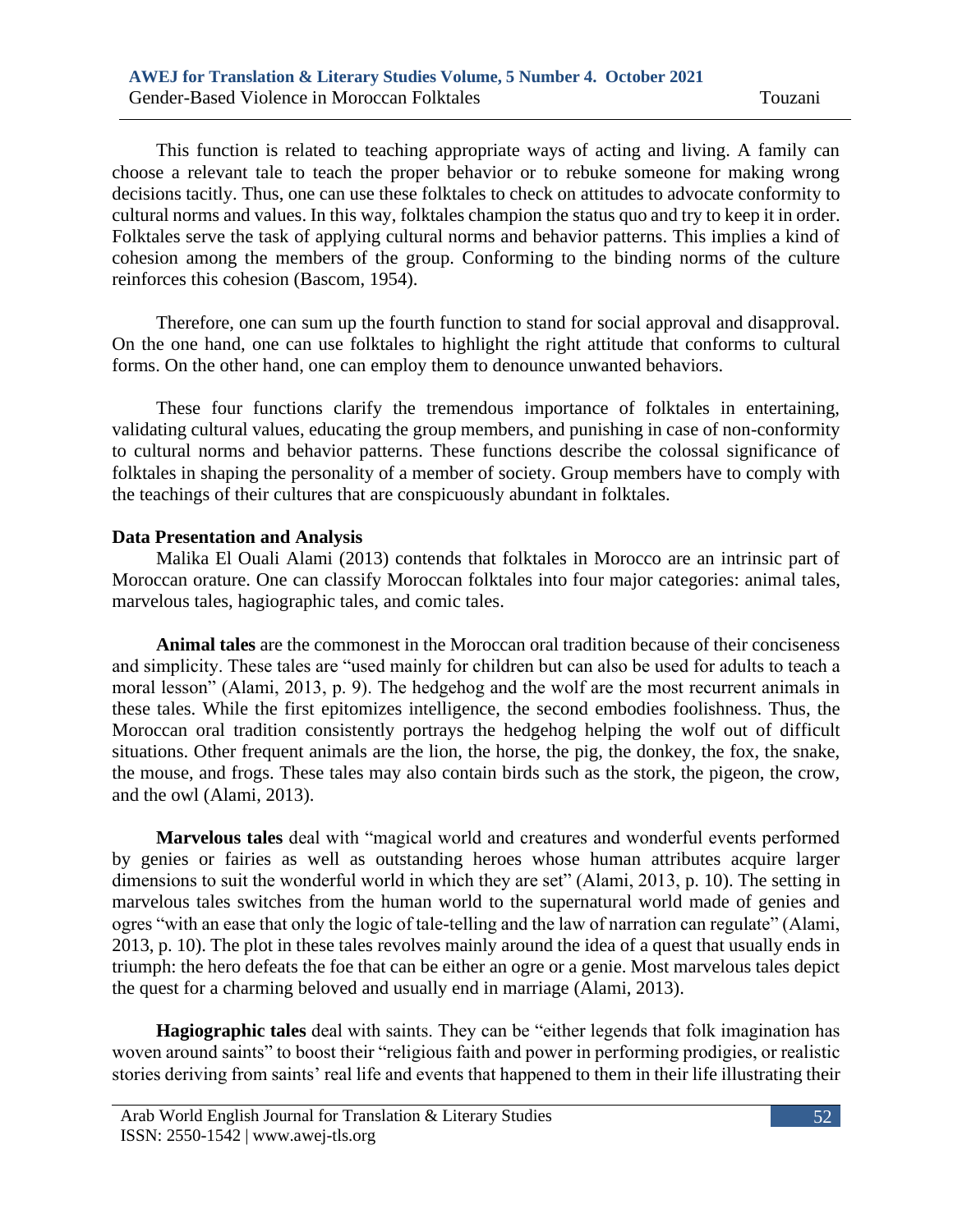piety and devotion to God" (Alami, 2013, pp. 10-11). These events, like marvelous tales, are set in real and imaginary worlds as they oscillate between reality and fiction concerning the saint's deeds according to the folk imagination.

**Comic tales** are stories that involve humor as a predominant feature. They are "usually short and not as well-knit as marvelous tales on the narrative level" (Alami, 2013, p. 11). Comic tales comprise two or three characters, usually the woman, the Fakih, and the fool, and hinge on "socially rejected qualities like cunning, foolishness and laziness" (Alami, 2013, p.11). Though these tales provoke laughter throughout the plot, they criticize the previously mentioned rejected qualities through an implicit dexterous use of ridicule.

Researchers in Morocco and abroad have been interested in Moroccan folktales. Among these researchers are Bushnaq (1986) and Alami (2013). Both authors have collected Moroccan tales, some of which deal with the representations of women in oral literature. If Bushnaq's work deals with folktales in the Arab world, Alami's research is devoted to Moroccan tales on women. Within this framework, the researcher will dedicate the second part of this article to the analysis of the representations of women in both authors' collections. Notably, this part will delve into the representations of gender-based violence in Moroccan folktales collected by both Bushnaq and Alami.

# **Gender-Based Violence in Moroccan Folktales Inea Bushnaq**

Inea Bushnaq, a Palestinian-American folklorist, published *Arab Folktales* in 1987. This book is a collection of 130 folktales from all over the Arab world. Bushnaq classified these tales into seven categories: "Bedouin Tales," "Tales of Magic and the Supernatural," "Magical Marriages and Mismatches," "Animal Tales," "Stories of Djuha and His Kind," "Religious Tales and Moral Instructions" and "Tales of Wit and Wisdom." *Arab Folktales* contains thirteen folktales from Morocco. These tales are titled "The Foreign Wife," "Successor to the Sheikh," "The Girl Who Banished Seven Boys," "The Bald Man at the Funeral," "The Boy Magician," "The Woodcutter without a Brain," "Two Close Calls," "Division of the Prey," "Souleyman and the Little Owl," "The Angel Wedding," "Djuha and the Hunter's Gift," "Bahlul and the Owl" and "The Boy Who Heard the Dew When It Fell." In this section, the researcher will investigate the representations of gender-based violence in Bushnaq's folktales.

The thirteen Moroccan tales collected by Bushnaq deal with different topics. This section will overlook those that are not related to the portrayal of gender-based violence. This analysis will leave out the five animal tales: "The Woodcutter without a Brain," "Two Close Calls," "Division of the Prey," "Souleyman and the Little Owl," and "The Angel Wedding." The analysis will also overlook the two comic tales titled: "Djuha and the Hunter's Gift" and "Bahlul and the Owl" in addition to the Bedouin tale titled "Successor to the Sheikh," for they do not fit the objective of the analysis. The three tales of magic and supernatural, titled "The Bald Man at the Funeral," "The Boy Who Heard the Dew When It Fell," and "The Boy Magician," will also be ignored for not meeting the objective of this article. Though this analysis will focus on two tales, they represent the other Moroccan tales that Bushnaq does not include in her collection.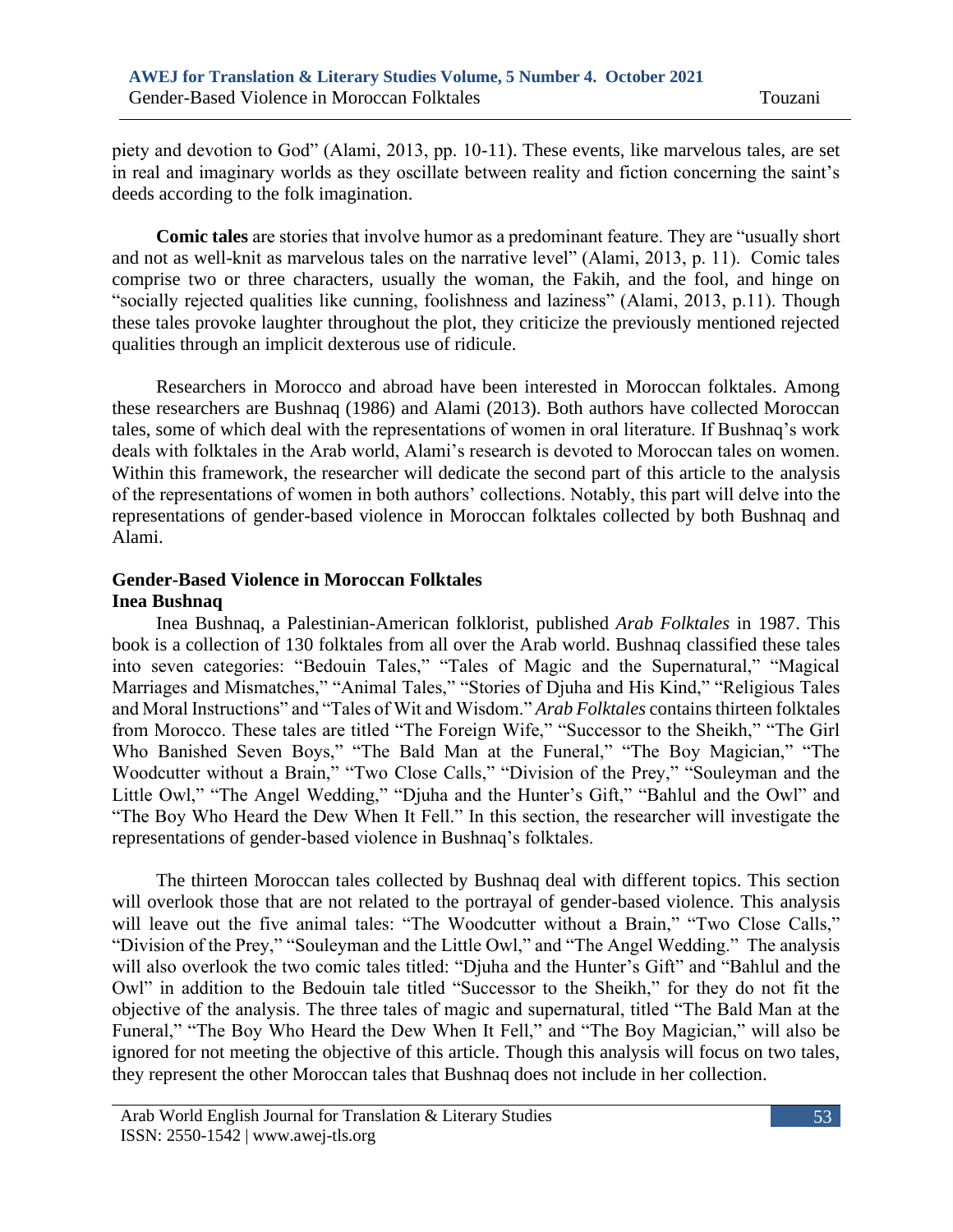#### **The Foreign Wife Synopsis**

"The Foreign Wife" is a tale that traces the life of a Moroccan lady named Hamda from childhood to adulthood. This woman goes through various stages of violence throughout her life. Once Hamda, the daughter of a Bedouin prince, grew old enough "to be eyed as a woman," her father "pitched a tent for her apart, to hide her from the sight of men" (Bushnaq, 1987, p. 20). The father also "built a closed litter with windows in its sides so that Hamda could travel unseen whenever the camp was moved" (Bushnaq, 1987, p. 20).

Unfortunately, one day, while sleeping in her closed litter, Hamda's camel rose and walked away. When she woke up, she found herself far away. Prince Mohammad found her camel in the grazing grounds and immediately fell in love with her. He married her and left the two women he had married before. Years later, after the birth of her son Faris, the prince's former wives started planning to get the prince back. Their plan worked, and the prince got rid of Hamda and her son, deprived them of their fundamental rights, and brought back his old wives.

#### **Commentary**

This tale portrays Moroccan women as submissive creatures whose fate is to live on the margins of society. Hamda was exposed to gender-based violence as a teenager and as an adult. As a teenager, she was imprisoned in a tent. The tent may be said to stand for society's handcuffs that deliberately hamper women. Hamda is a beautiful lady, and her beauty endangers men. Thus, the only way to protect men is to push her to the periphery. Hamda is as obedient as a domesticated animal. She never revolts. Therefore, traveling in a "closed litter" does not make her stand against her father or criticize him. Indeed, her father's actions do not imply any intention to harm her in any way. On the contrary, his deeds are prompted by his desire to protect her. This desire suits the norms dictated by a patriarchal society that has always considered the female body a sexual object whose primary function is to quench men's desires. There is no physical violence in both actions, but there is psychological violence manifested in society's attempts to constrain women's freedom.

Hamda experiences another instance of psychological violence when her husband, the prince, abandoned her and went back to his old wives. This behavior proves that his claims of devotion were not genuine, and that his feelings towards her were fake. Yet, Hamda is not the only woman that suffers from psychological violence in this tale, for the prince's first wives went through the same experience after Hamda had altered their husband's heart. The prince left both wives after years of marriage due to falling in love with a beautiful lady. Thus the three women suffer in this tale: Hamda and the prince's first wives. While the first suffers twice: first at home owing to her father's decision to incarcerate her and second away due to her husband's decision to get rid of her, the second two wives suffer because their husband departed for the sake of new love.

These women's exposure to this kind of violence elucidates the overwhelming effect of a patriarchal mentality that resists change. This tale validates Moroccan cultural norms that highlight the position of women as obedient and passive figures. Women are unable to denounce the dictatorship of a patriarchal society because the same society brings them up thinking that the norm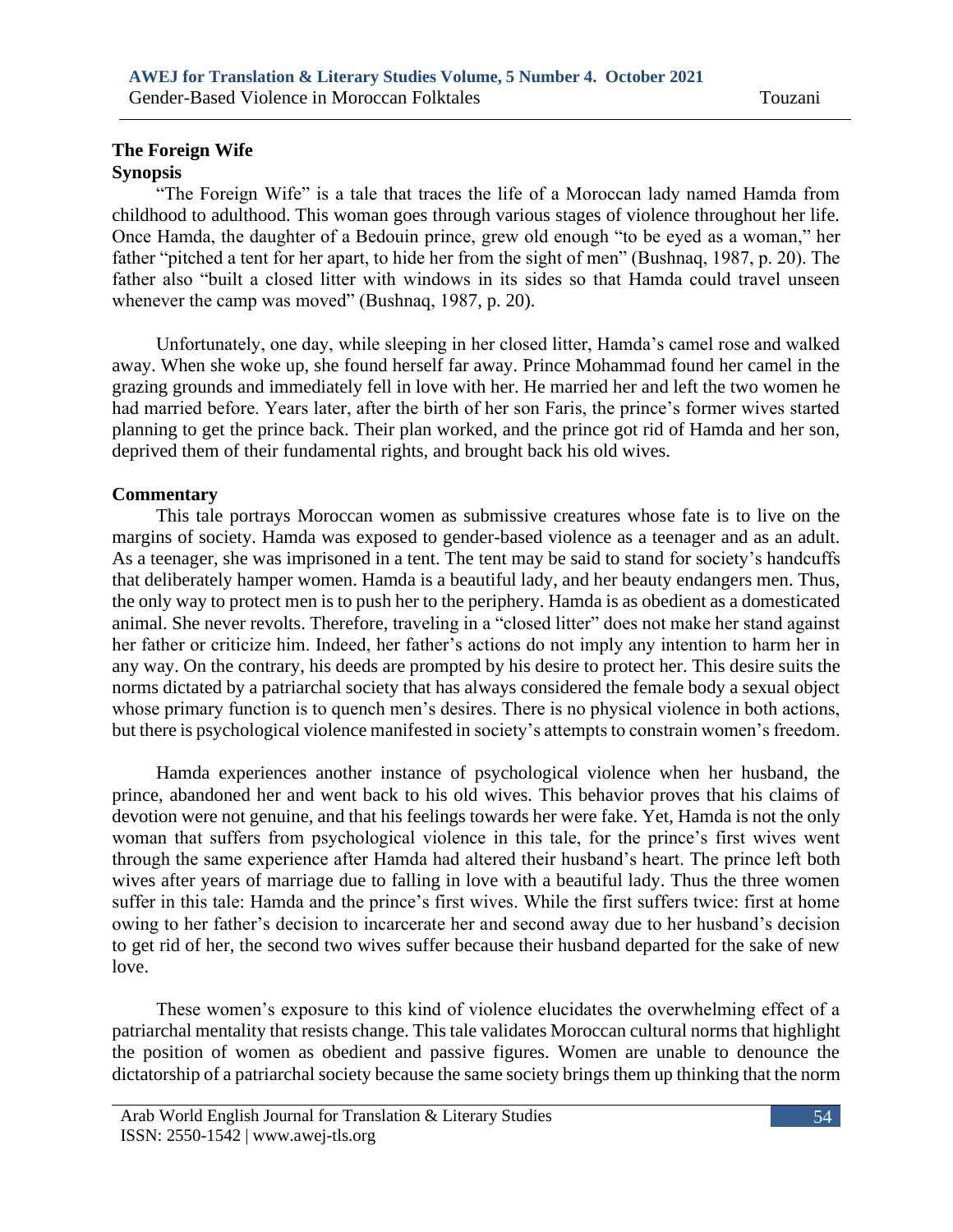is to be subordinated and to remain silent. Thus, this validation functions through stressing the inferior position of women that tolerates all forms of violence, including the psychological one.

#### **The Girl Who Banished Seven Youths Synopsis**

"The Girl Who Banished Seven Youths" tells the story of seven brothers who left their mother alone after the birth of their sister, "Wudei'a Who Sent Away Subei'a." The seven brothers wanted to have a sister. Their wish was fulfilled as their mother gave birth to a girl. However, their aunt informed them that the baby was a boy. The youths did not like the idea of having a new brother; so, they left everything behind and "went off into the desert" (Bushnaq, 1986, p. 119). When the girl grew up, she left home to look for her brothers. She found them and, after a series of adventures in a magical world full of ogres, they returned home and lived in peace and happiness till they died.

# **Commentary**

This tale depicts the atrocity of a patriarchal society whose institutions dictate the rules that govern it and which favors men over women. The tale's events confirm this, including the characters' names. The girl's name, Wudei'a, which means gentle in Arabic, epitomizes kindness and tenderness. Both words in Arabic refer to acquiescence. Women, therefore, are innately kind and should submit to men whose cruelty is their overwhelming characteristic. However, the boys' name, Subei'a, has different connotations as it refers to many things in Arabic. It may refer to number seven as it may stand for lion, the powerful, fierce animal known as the jungle king. If the name chosen by folk refers to the number seven, this choice connotes an implicit critique of Wudei'a. This interpretation connotes that her kindness is superficial since it results in banishing seven boys. If it relates to the jungle king, it connotes a potent metaphor that highlights the supremacy of men in Moroccan society. It is this inherent supremacy over women that grants men the upper hand.

The boys' departure has many consequences, the first of which is the mother's suffering. The mother, as a woman, cannot choose the gender of her child. Still, everyone blames her in this tale. Her sons leave her alone, thinking that she has given birth to another boy. This behavior breaks her heart and leads her to endure great grief and endless waves of yearning. This psychological violence exercised by her sons is worse than one exercised by an intimate partner. While a son is an integral part of his mother, a close partner remains a stranger after all.

The second impact concerns Wudei'a, for the poor girl, believed to be responsible for banishing her brothers, has to do everything possible to find her brothers and bring them back. She has to "search the world from its beginning to its end" to find them (Bushnaq, 1986, p. 120). To do so, Wudei'a goes through incredible physical and psychological hardships. On the one hand, she consents to the cruelty of the manservant and the maid whose nefarious intentions have deprived her of the camel and made her walk on the ground for a long distance. This resulted in bleeding. On the other hand, she has to deal with tormenting feelings of responsibility. What intensifies the girl's feelings of guilt is the affliction that has befallen her mother due to her birth.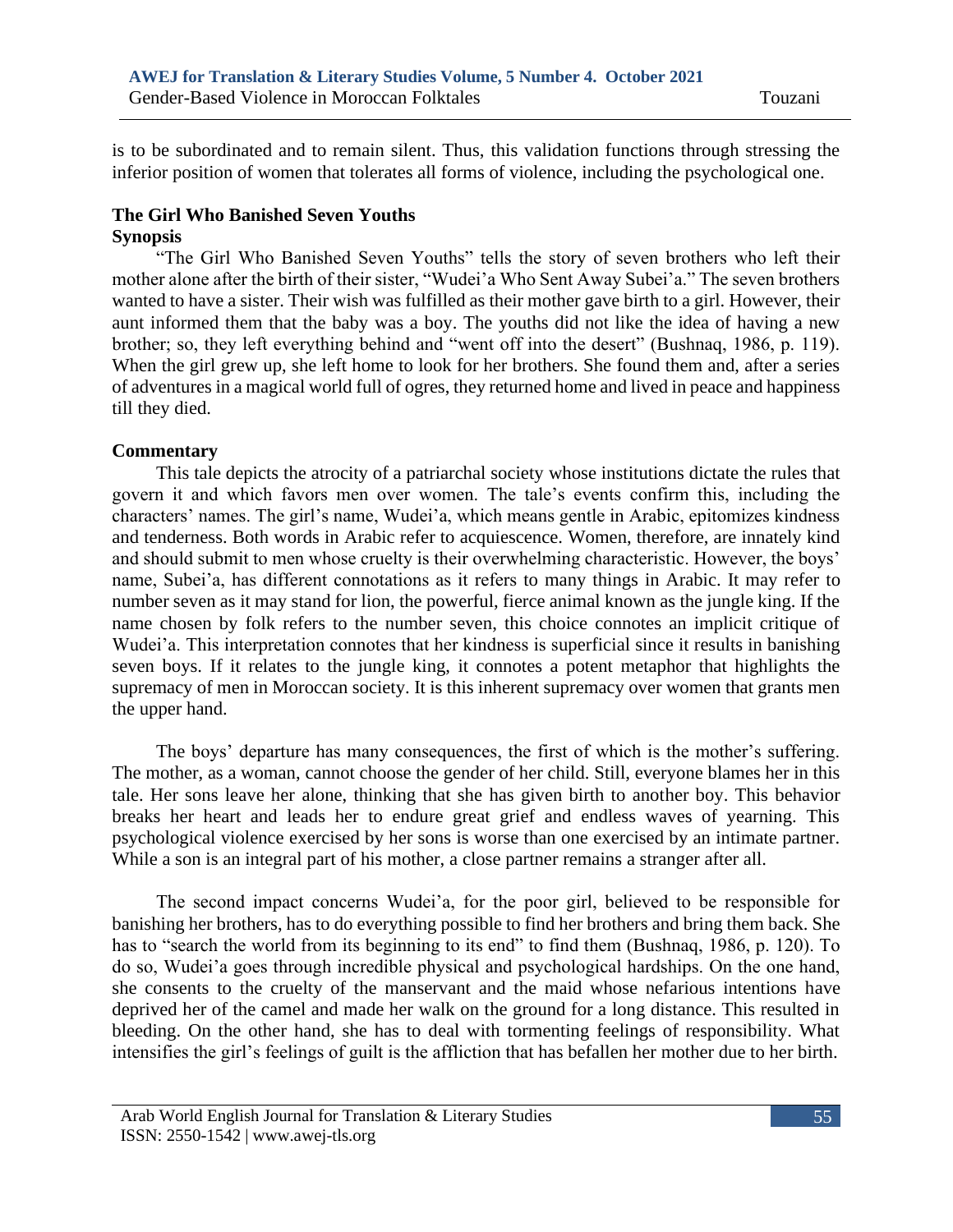Like the first tale, "The Foreign Wife," the second one validates Moroccan cultural norms that underline the inferiority of women in Morocco. Women in this tale, as in reality, are amenable and frequently exposed to different types of violence. The most palpable kind is undoubtedly psychological violence that manifests itself in ignoring women's psyche. Women are second-class citizens whose feelings are not as important as men's. Therefore, this validation operates through underscoring the subordinate status of women. This status is willing to countenance the cruelty of dominating male culture and surrender to each kind of violence.

Thus, both tales illustrate that Moroccan folktales collected by Inea Bushnaq encompass instances of violence against women. This violence is both physical and psychological. If one can quickly notice the first type, one needs more attention to observe the second. In addition, both tales seem to validate the Moroccan cultural norm that highlights the position of women as subordinate characters ready to follow the rules of patriarchal institutions that govern everything.

#### **Malika Elouali Alami**

Malika El Ouali Alami, a Moroccan translator and feminist, published *Kan Ya Ma Kan: Moroccan Folk Tales on Women* in 2013. This book is a collection of eleven Moroccan folktales. The book contains two parts: while the first one includes the tales in Arabic, the second one comprises the same tales translated into English. As the title implies, all the tales revolve around Moroccan women. These tales are the following: "Beautiful Almond," "The Two Sisters," "The Woman and the Arrogant Merchant," "Yetou and Her Step Mother," "The Learned Woman," "The Forsaken Daughter," "The Princess and the Rolling Ball," "Lalla Khullala Khadra," "Zriqa Mriqa," "Haina," and "The Merchant's Daughter." In this section, the researcher will explore the representations of gender-based violence in Alami's collection of folktales. Mainly, the analysis will cover "The Learned Woman" and "Beautiful Almond" because they represent Alami's collection.

# **The Learned Woman**

# **Synopsis**

"The Learned Woman" tells the story of two orphan children, a boy and a girl. When the two grew up, the boy married, but his sister remained single. She devoted herself to learning. The man kept visiting his sister owing to their great love. However, he did not tell his wife about the relationship between him and the lady who preferred to live in a nearby house to see her brother regularly. After years of marriage, the wife discovered that her husband paid regular visits to that lady. Thinking that her husband was married to her, she convinced him to get rid of her. The husband claimed to take his sister for a picnic, but while out, he "took a knife from his pocket, cut off her two hands and abandoned her in the forest" (Alami, 2013, p. 30). After this incident, The Learned Woman endured various hardships, but her patience was rewarded, for she got back her hands, married the king, and together, they lived in happiness for the rest of their life.

# **Commentary**

This tale demonstrates the conditions favorable for the imagining of a patriarchal society. Despite the strong relationship between the man and his sister, the tale presents an entirely different image of the loving brother. Most often, we encounter a brother portrayed as kind, supportive and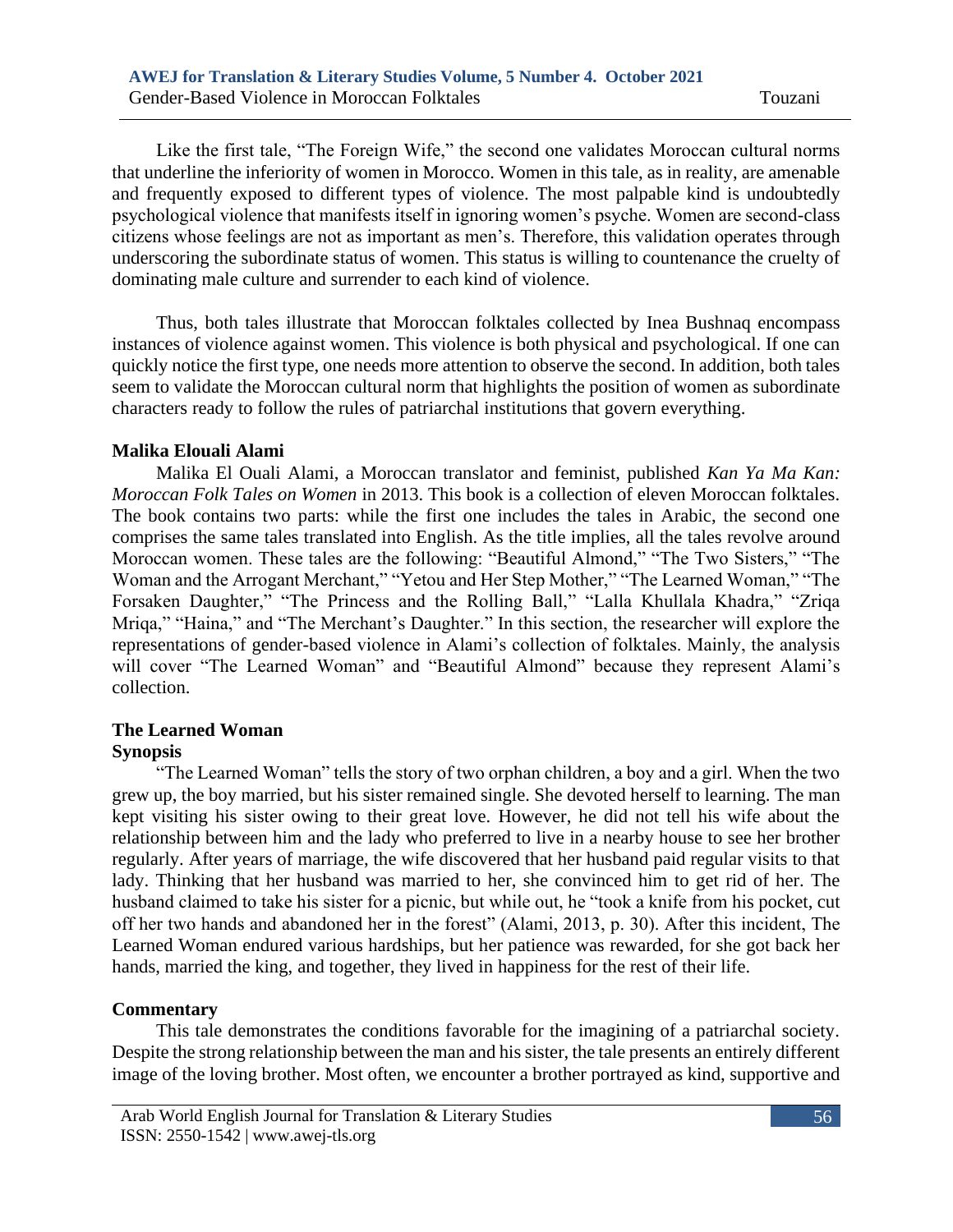friendly. What happens in this tale is that the folk imagination creates a character whose traits befit patriarchal hegemony. The story juxtaposes two contradictory images: an affectionate brother and an apathetic neighbor.

Conspicuously, the woman suffers physically and psychologically due to the outrageous behavior of her brother. Physical violence manifests itself in the loss of both her hands. The pain and misery following such an operation must be inconceivable, especially when she finds herself alone in the forest with nobody to help her. Psychological violence is revealed through her exposure to such a heart-breaking dilemma at the hands of her lovely brother. The brother's behavior is so unjust and merciless. Though his sister took care of him after the death of their parents, his behavior is unanticipated. It is pretty hard to dismiss the impact of this terrible callousness from her mind.

Therefore, this tale represents the monstrousness of the patriarchal society that does not consider the fraternal bonds that bind members of the same family. Brotherhood merits nothing if compared to the image of the male in society. Like the tales collected by Inea Bushnaq, this tale collected by Malika El Ouali Alami validates the same Moroccan cultural norms that accentuate the superiority of men over women. The woman in this tale is obedient, which exposes her to two kinds of violence, physical and psychological. Indeed, the woman's scars have faded away, but her feelings of disappointment are eternal, for her heart is broken forever. Thus, this validation functions by emphasizing the inferiority of women in a patriarchal society governed by male fantasies.

# **Beautiful Almond**

#### **Synopsis**

"Beautiful Almond" tells the story of a king who waited a long time to get his first and only child. The girl was so beautiful that he could not give her a name. Therefore, he decided to leave it up to her to choose her name once she grew up. The princess grew and became a lovely and intelligent lady loved by everyone. Yet, her people did not know how to call her. The princess was fond of almonds, so she decided to name herself Beautiful Almond. She refused all wealthy and handsome princes who wanted to ask her hand for marriage. Her cousin tried to tempt her and have her for one night. However, Beautiful Almond made him spend the night with her servant. The following day, he told everyone that he had spent the night with the princess. The princess, however, revealed to everyone that the lady with whom he had spent the night was her servant. The discovery surprised and convinced the prince that his cousin was not an "easy prey to catch" (Alami, 2013, p. 18).

# **Commentary**

This tale depicts the mentality of the Moroccan patriarchal society. This mentality provides men with the right to do whatever they want while it hampers women. Men can indulge in any activity since patriarchal institutions favor them over women. Such activities can be noticeable all through the tale. The princess is supposed to take care of her purity, whereas the prince is expected to try to seduce his cousin. The Moroccan culture forbids one to have sex before marriage. Yet, if a man indulges in a sexual relationship, his action is not taken seriously, for "after all he is a man,"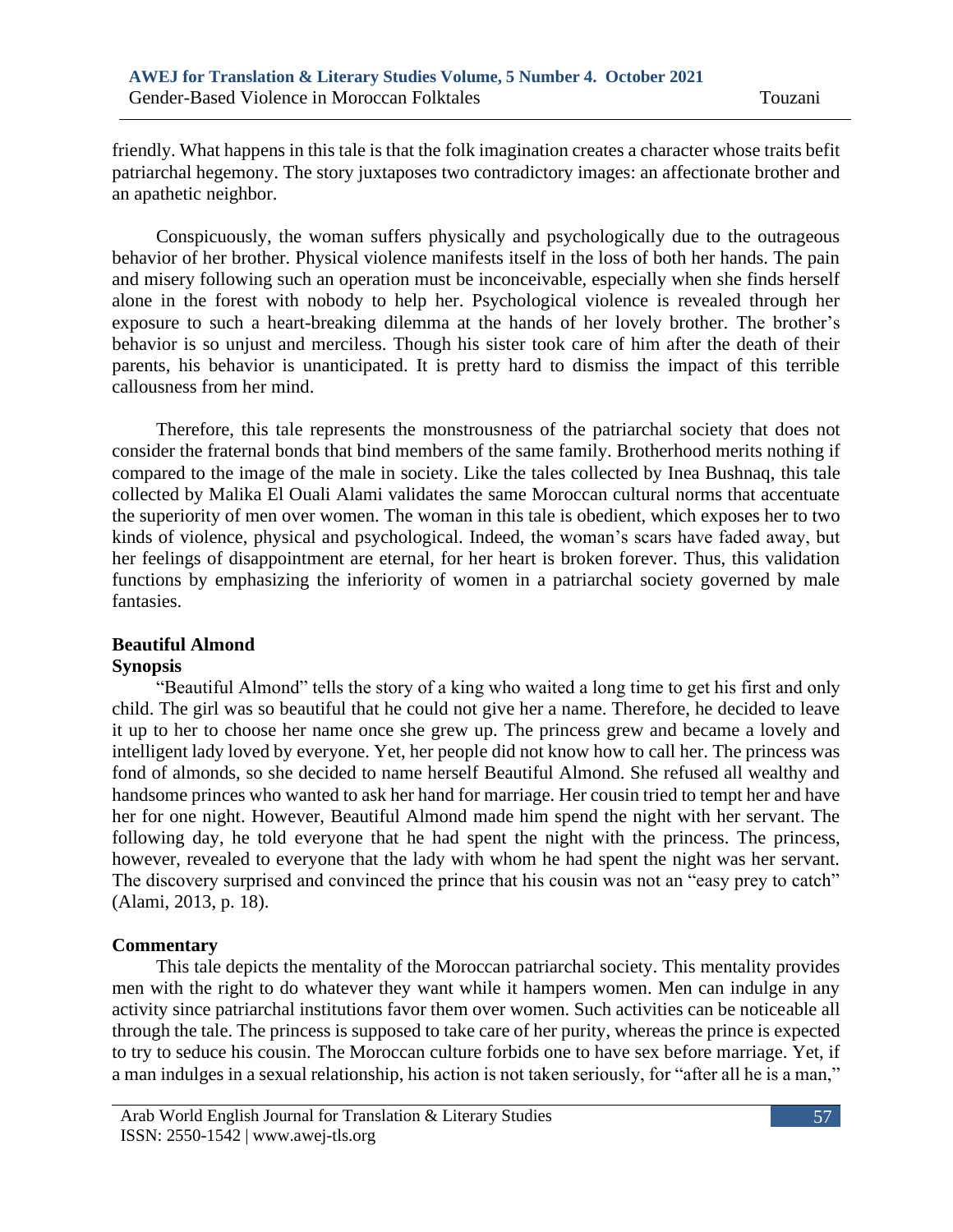goes the Moroccan cliché. However, if a woman cannot be cautious and protect her virtue, she becomes a social outcast. In this way, the way the Moroccan patriarchal society functions is quite paradoxical.

This tale presents two types of violence: sexual and psychological. On the one hand, the prince abuses the princess sexually. He tries everything to have her. After spending the night with her maid, he goes to the palace "to boast about his triumph" (Alami, 2013, p. 18). Sexual violence in this particular instance is demonstrated, first, in attempting to get a sexual act; second, in raping the maid, thinking she was the princess; and, third, in divulging the details of his adventure as if raping the princess, his cousin, were a heroic deed. In addition, the tale contains psychological violence manifested in causing psychological harm to the princess, who is exposed to an agonizing experience at the hands of her cousin, who is supposed to protect her. The impact of this harrowing experience should mark the life of the princess forever. In addition, though the tale does not throw light on the maid's feelings after the sexual abuse she was exposed to, we could ascertain that her heart would be as broken as that of the princess. The maid's experience is worse than Beautiful Almond's.

The exposure of the princess and her maid to these types of violence reveals that Moroccan patriarchal institutions are selective, especially when the issue concerns man's immediate gain. This tale, as the previous ones, validates Moroccan cultural norms. It does so because it emphasizes the position of women as marginalized creatures doomed to remain on the margin forever. What contributes to this position is women's passive stand as they are unwilling to question the workings of the patriarchal society they belong to. Therefore, validating Moroccan cultural norms in this tale emphasizes that a woman is a second-class citizen. Her fate is to submit to man and tolerate his mistreatment even if she is a princess.

Both tales demonstrate that the stories collected by Malika Alami include examples of violence against women. This violence is physical, sexual, and psychological. These types harm the body, the psyche, and the intimacy of the women mentioned in the tales. Indeed, the violence experienced by these women is representative of the one experienced by Moroccan women in reality. Furthermore, both stories seem to validate the Moroccan cultural norm that considers women inferior and unworthy beings, who deserve nothing but indifference and maltreatment in a patriarchal society governed by men, their interests, and their mindsets.

#### **Conclusion**

This examination of four folktales has revealed that gender-based violence is a recurrent theme in Moroccan folktales. Hence, the researcher would reiterate her former claim that Moroccan patriarchal institutions provide a strong impetus for this omnipresence. This is due to two reasons. First, gender-based violence is founded on gender norms that refer to social and cultural norms related to the proper roles and duties of both sexes. These norms initiate men to hostility, hate, and aggression and women to weakness, obedience, and inferiority. This initiation results in a social acceptance of men as dominant and women as dominated. Thus, the socialization of both sexes has ensued in an unequal power relationship between both of them. Second, gender-